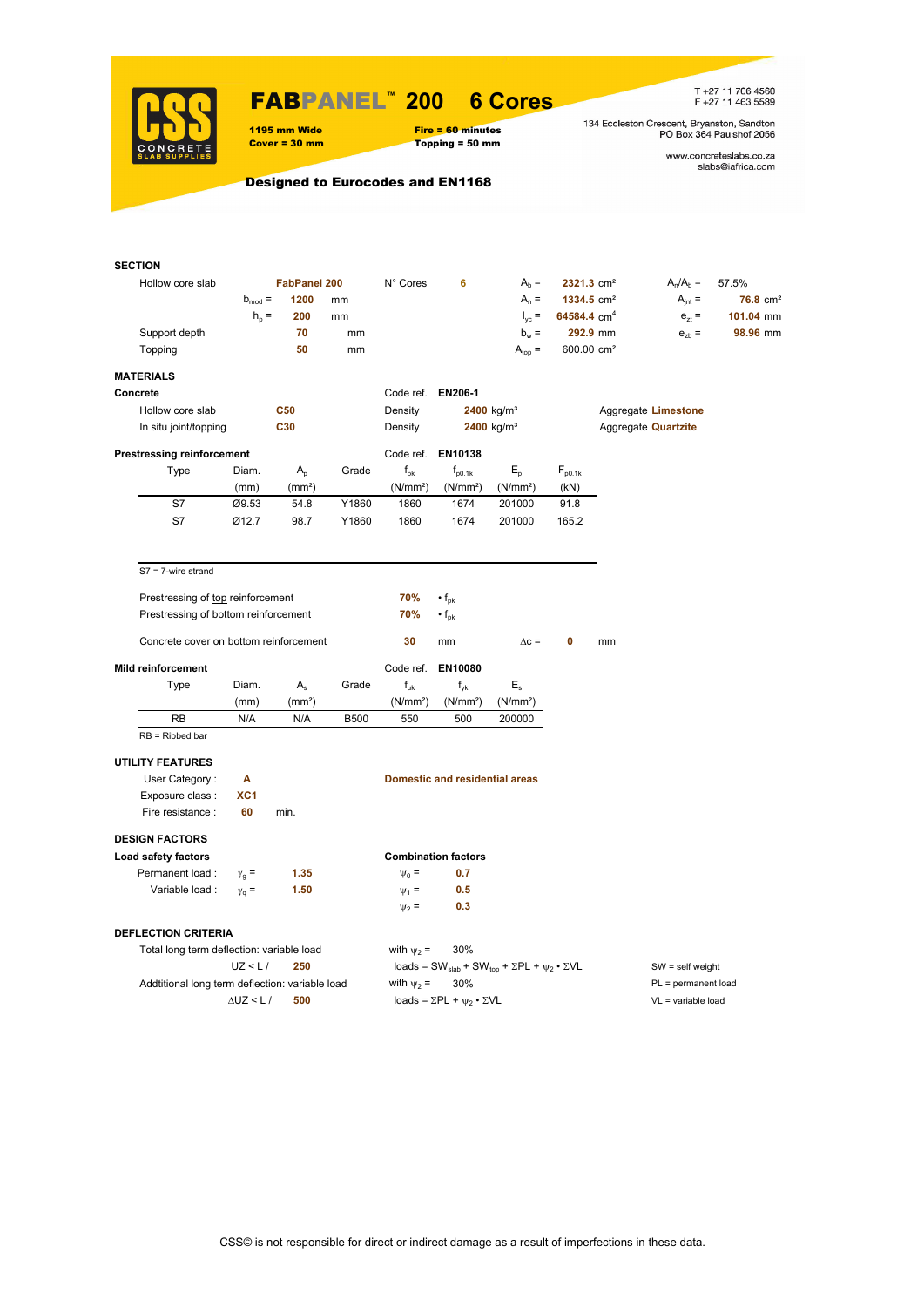

## FABPANEL**™ 200 6 Cores**

1195 mm Wide Fire = 60 minutes<br>
Cover = 30 mm Topping = 50 mm Topping = 50 mm

T+27 11 706 4560<br>F+27 11 463 5589

134 Eccleston Crescent, Bryanston, Sandton<br>PO Box 364 Paulshof 2056

www.concreteslabs.co.za<br>slabs@iafrica.com

Designed to Eurocodes and EN1168

#### **This Load Span Table is for guidance only and should not be considered as a complete calculation.**

| <b>Reinforcement type</b>                 |         | <b>STR 01</b> | <b>STR 02</b> | <b>STR 03</b> |  |  |  |  |
|-------------------------------------------|---------|---------------|---------------|---------------|--|--|--|--|
| <b>Top reinforcement</b>                  |         |               |               | 2xØ9.53       |  |  |  |  |
| <b>Bottom reinforcement</b>               |         | 4xØ12.7       | 5xØ12.7       | 7xØ12.7       |  |  |  |  |
| <b>Reinforcement</b> (kg/m <sup>2</sup> ) |         | 2.58          | 3.23          | 5.24          |  |  |  |  |
| $M_{Rd}$                                  | (kNm/m) | 103.2         | 127.0         | 165.6         |  |  |  |  |
| $V_{nc,Rd}$                               | (kN/m)  | 65.4          | 69.3          | 72.7          |  |  |  |  |
| $V_{c, Rd}$                               | (kN/m)  | 63.0          | 78.0          | 91.7          |  |  |  |  |

| <b>Permanent</b><br>load | <b>Variable</b><br>load  |       | <b>CLEAR SPAN (IN METERS)</b> |       |                             |  |         |  |  |  |  |
|--------------------------|--------------------------|-------|-------------------------------|-------|-----------------------------|--|---------|--|--|--|--|
| $g$ (kN/m <sup>2</sup> ) | $q$ (kN/m <sup>2</sup> ) |       |                               |       | $\frac{L_{\sup}}{L_{\sup}}$ |  | $L_{n}$ |  |  |  |  |
| 1.50                     | 1.50                     | 10.13 | 10.38                         | 10.84 |                             |  |         |  |  |  |  |
| 1.50                     | 2.00                     | 9.69  | 10.17                         | 10.62 |                             |  |         |  |  |  |  |
| 1.50                     | 2.50                     | 9.30  | 9.98                          | 10.41 |                             |  |         |  |  |  |  |
| 1.50                     | 3.00                     | 8.96  | 9.80                          | 10.22 |                             |  |         |  |  |  |  |
| 1.50                     | 3.50                     | 8.65  | 9.59                          | 10.04 |                             |  |         |  |  |  |  |
| 1.50                     | 4.00                     | 8.37  | 9.30                          | 9.87  |                             |  |         |  |  |  |  |
| 1.50                     | 5.00                     | 7.88  | 8.74                          | 9.57  |                             |  |         |  |  |  |  |
| 1.50                     | 6.00                     | 7.47  | 8.29                          | 9.29  |                             |  |         |  |  |  |  |
| 1.50                     | 7.00                     | 7.12  | 7.90                          | 9.01  |                             |  |         |  |  |  |  |
| 1.50                     | 8.00                     | 6.81  | 7.56                          | 8.63  |                             |  |         |  |  |  |  |
| 1.50                     | 9.00                     | 6.54  | 7.26                          | 8.06  |                             |  |         |  |  |  |  |
| 1.50                     | 10.00                    | 6.30  | 6.99                          | 7.52  |                             |  |         |  |  |  |  |
| 1.50                     | 12.50                    | 5.80  | 6.23                          | 6.44  |                             |  |         |  |  |  |  |
| 1.50                     | 15.00                    | 5.19  | 5.47                          | 5.63  |                             |  |         |  |  |  |  |
| 1.50                     | 20.00                    | 4.18  | 4.39                          | 4.53  |                             |  |         |  |  |  |  |

#### **SECTION - self weight**

| Precast slab:           | 2.62            | kN/m <sup>2</sup> |                                |      |                   |                            |
|-------------------------|-----------------|-------------------|--------------------------------|------|-------------------|----------------------------|
| Joint:                  | 0.15            | kN/m <sup>2</sup> | $\Rightarrow$ Sum =            | 2.77 | kN/m <sup>2</sup> | $(slab + ioint)$           |
| Topping :               | 1.18            | kN/m <sup>2</sup> | $\Rightarrow$ Sum =            | 3.95 | kN/m <sup>2</sup> | $(slab + joint + topping)$ |
| <b>UTILITY FEATURES</b> |                 |                   |                                |      |                   |                            |
| User Category:          | А               |                   | Domestic and residential areas |      |                   |                            |
| Exposure class:         | XC <sub>1</sub> |                   | Fire resistance :              | 60   | min.              |                            |

### **DEFLECTION CRITERIA**

Long term part of variable load  $v_2 = 0.3$ 

- Long term TOTAL deflection under self weight of the slab + total permanent load + 30% of the variable load < L / 250

- Long term ADDITIONAL deflection under total permanent load + 30% of the variable load < L / 500